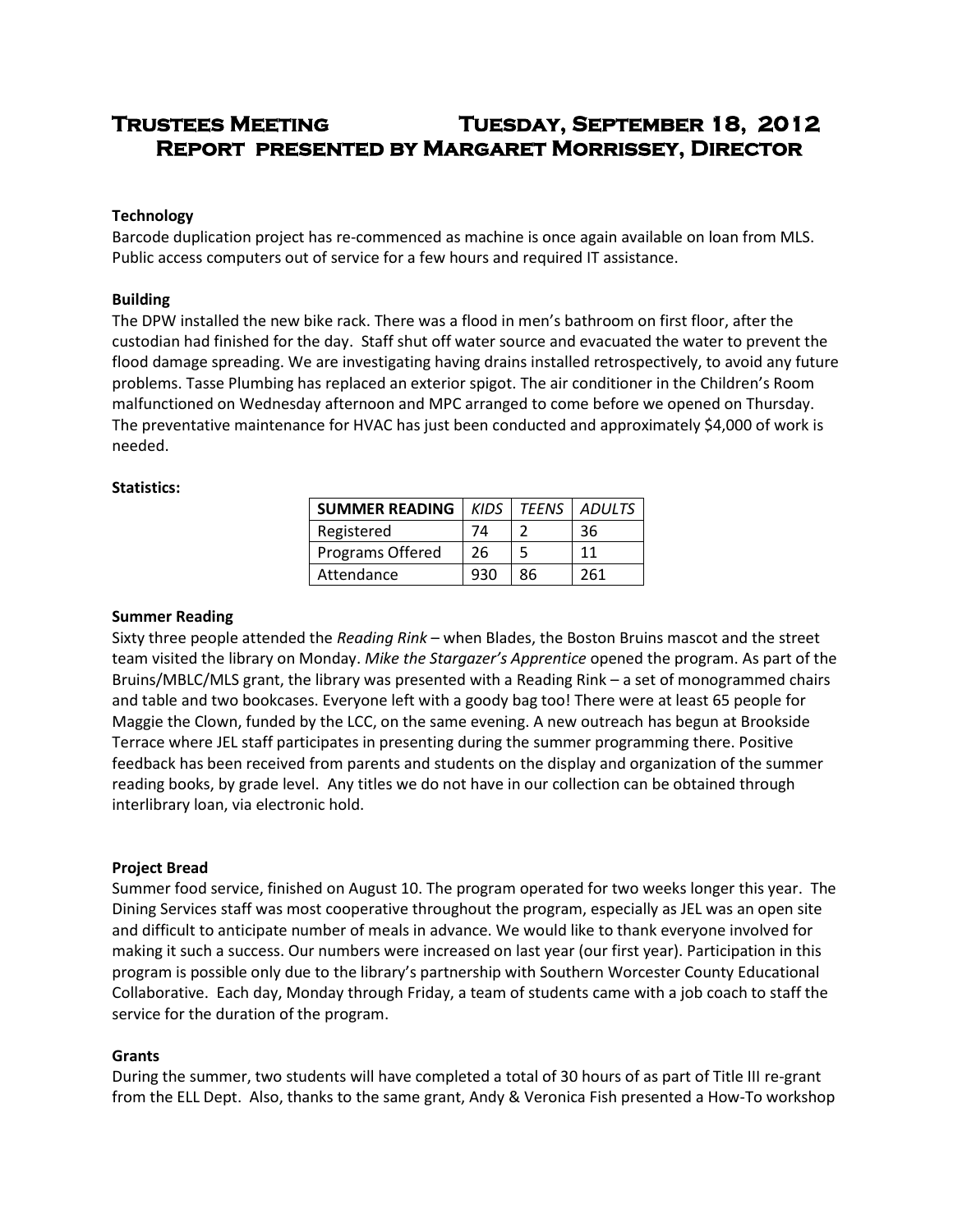for teens on Japanese Manga on Monday, July  $9<sup>th</sup>$ . There were 12 participants of varying age groups, including some older adults. Educator and artist Susan Lozoraitis presented the final program in the grant series interpreting the Grimms Fairy Tale.

To bring Summer Reading to a grand finale, Frank the Magician returned to present his stellar magic show, attracting 78 audience members. This program was funded by Project Bread. An ice cream social followed the event which was funded by the Friends of Jacob Edwards Library. Statistical information will be provided in next week's report. Staff also completed a series of outreach activities at Brookside Terrace on Tuesdays. Applied to the Distribution to Underserved Communities Library Program (DUC) for books on contemporary art, through a grant program they operate. JEL received approximately 20 books from this foundation in FY 12. Applied for a grant to two separate funding sources, to assist with the start of a Lego Club.

# **Media**

The *Southbridge Evening News* has been providing good coverage of events at JEL including

- Ice Cream Social and
- The Last Green Valley program.
- Library Director interviewed for the weekly profile in *SEN*.
- Kim Grant, Recycling Coordinator presented a fun jewelry making class and was covered by the local newspaper.
- Len Cabral's presentation as part of Title III grant.
- Author talk by Laura Boyle a former JEL staff member.
- In today's paper there was good coverage of the Children's Room fall decor

## **MBLC**

Jacob Edwards Library was featured in the current annual report of the MA Board of Library Commissioners for introducing a First-Of-A-Kind program – hosting the Disaster Recovery Center in 2011 In response to the MBLC's request for comment on FY14, I responded by highlighting recent interactions JEL has had with the MBLC this year and to indicate how important the Digital Commonwealth/MBLC scanning project and the subscription databases are to our community. When asked for comment about introducing new projects I requested the resumption of the 24/7 reference service and the librarian provided webservice MassBedrock.

# **Staffing**

Due to staffing levels, it has been challenging to maintain service levels at times over the summer, with vacation time and two people on extended leave.

The job advertisement for the Library Aide position (10 hours) is ready. Staff is preparing for the fall and the last minute summer reading requests

# **Children's**

Staff is weeding the collection. Staff is working on a new tool for story telling – a flannel board. To bring Summer Reading to a grand finale, Frank the Magician returned to present his stellar magic show, attracting 78 audience members. This program was funded by Project Bread.

# **Teen**

A chess instruction program was presented by Adam and Ben Piche.